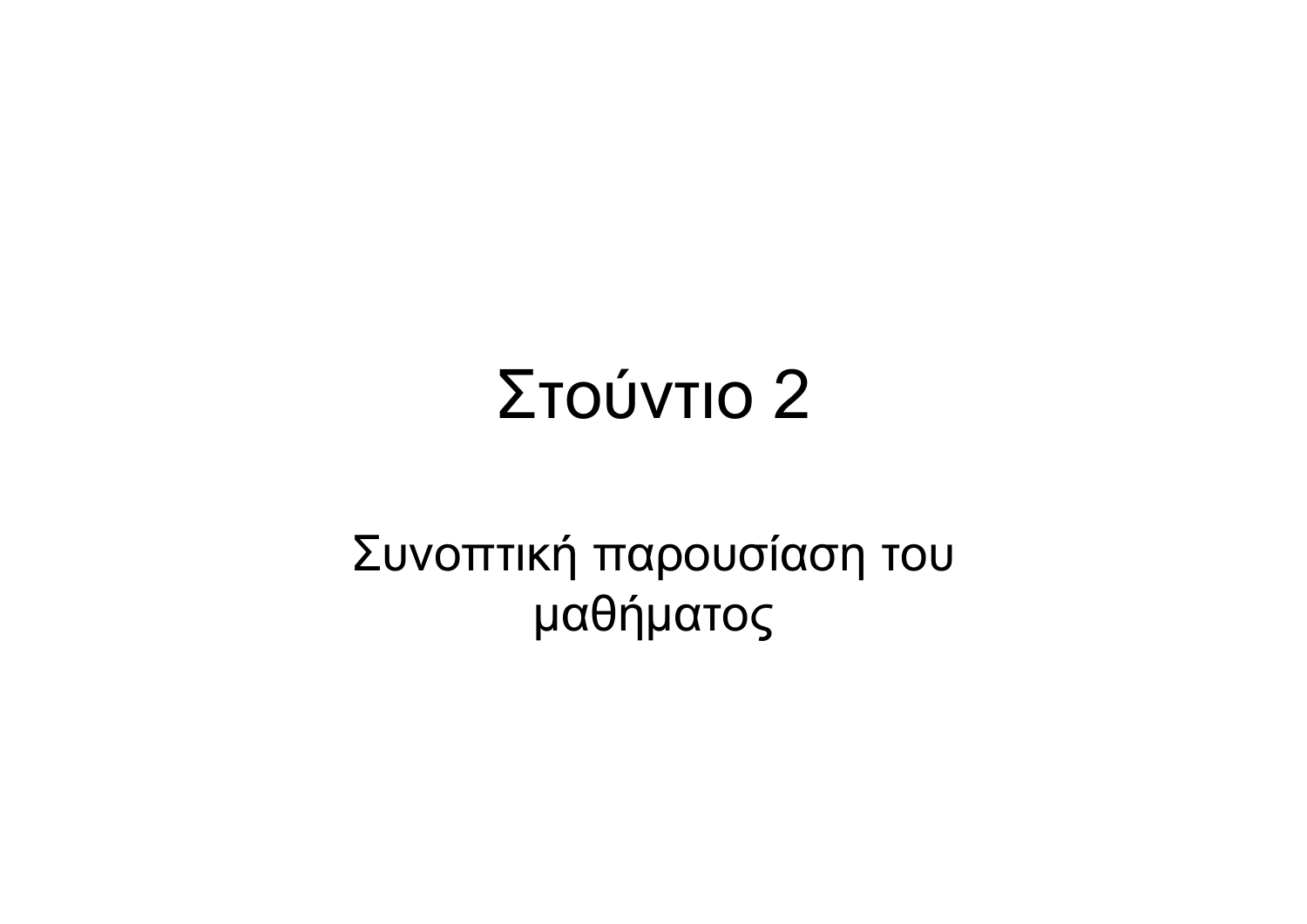#### Goals

- Cultivate high-level skills to students like:
	- $-$  a) critical thinking and reflection on the use of HCI and design methods,
	- b) working in groups, and
	- $-$  c) development of responsibility about learning;
- Develop an authentic project from ideation to evaluation that is related to practice.
	- Research, design (conceptual & detailed), prototyping, user evaluation
	- Use of methods
- Make constructive use of a number of technologies to improve students' digital design competence,
	- Virtual Worlds, Wiki, Online prototyping tools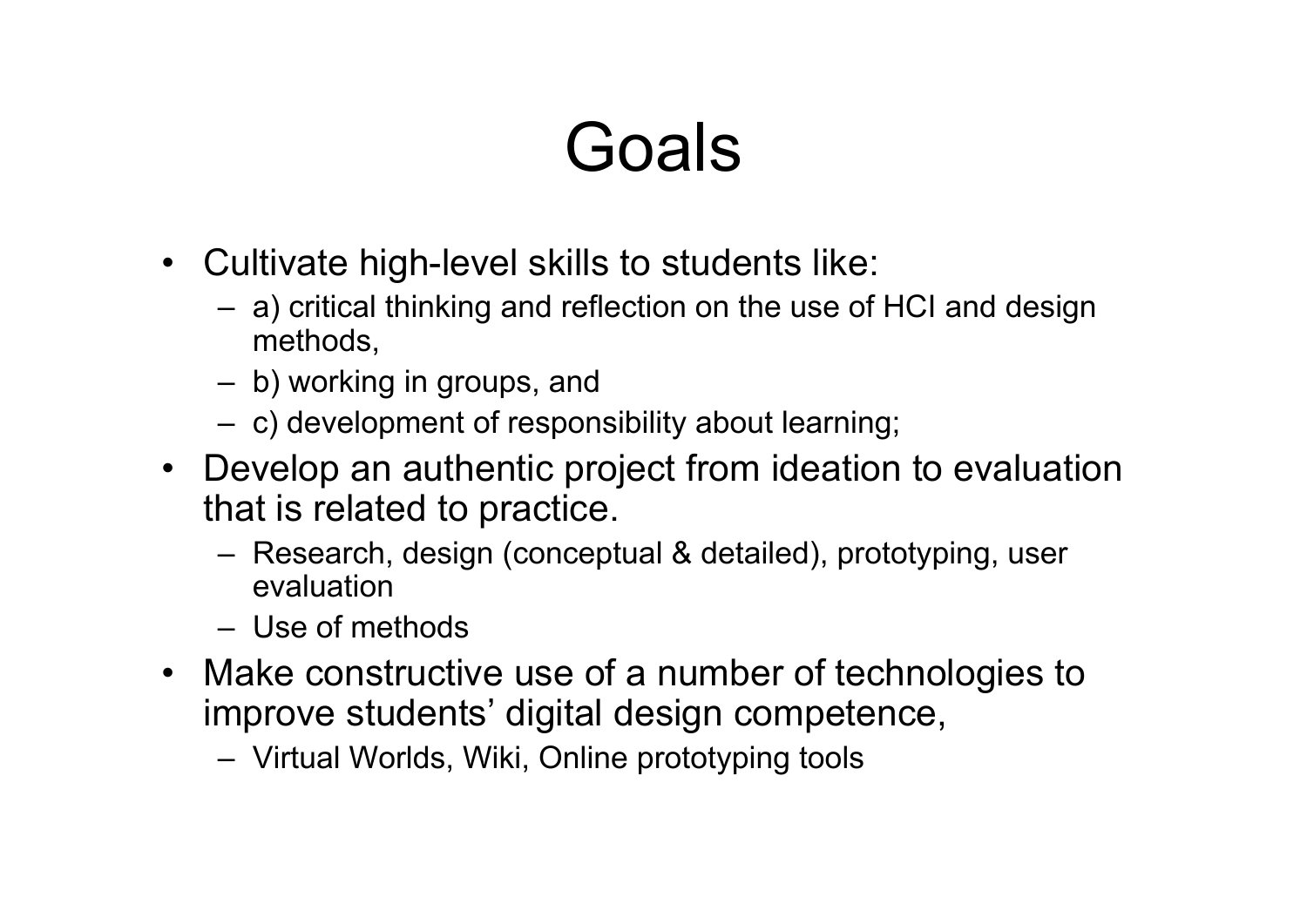# Project

- $\bullet$ Design:
- • … a gesture-based (i.e. multi-touch, kinesthetic, or gaze) interactive installation, …
- • … for a public place where people gather (indoors or outdoors) to work and interact, e.g. cafeteria/cinema/theatre/university/museum.
- $\bullet$  Consider alternative interaction styles, setups and types of services (e.g. business, entertainment, social interaction)…
- $\bullet$  Reach to a functional prototype about form, ergonomics and user interface and interaction, ...
- Evaluate the prototype with user groups (simulation in the Virtual Word, or prototyping tools)
- $\bullet$ Make justified use of design methods throughout the lifecycle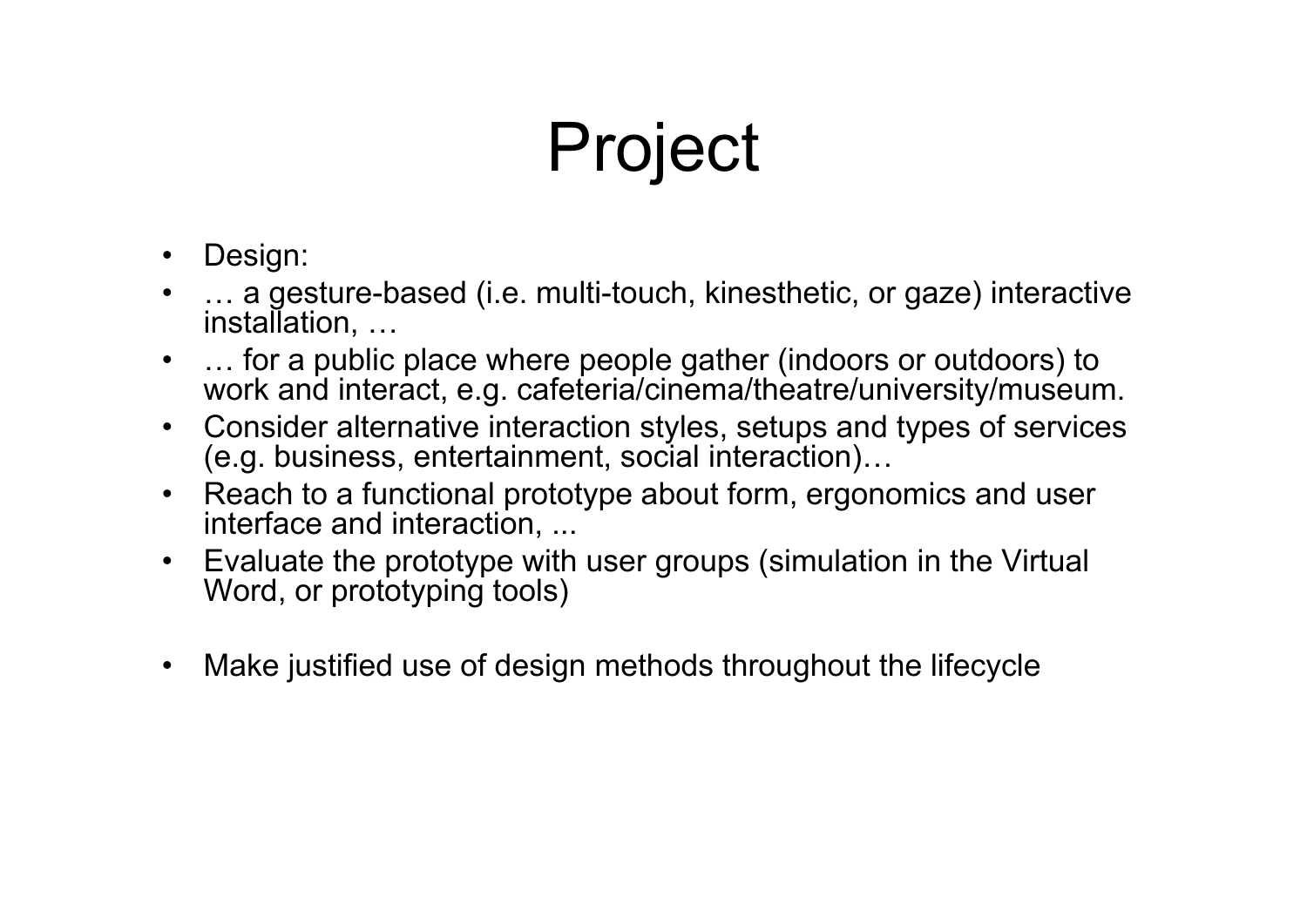#### Schedule & Phases

- • Introduction (1 week).
	- Explain the approach (Studio-based PBL) and technology (VWs and wiki),
	- Provide context to the design project for each group.
- • Research & inquiry (~3 weeks)
	- Use of research methods for data gathering and sensemaking.
- • Design (conceptual & analytic) (~ 5 weeks)
	- Use of methods for articulating design concepts and gradually develop interactive prototypes.
- • Evaluation (~ 2 weeks)
	- Set up and conduct a user-centred evaluation of your designed prototype.
- •Final presentation and assessment (1 week).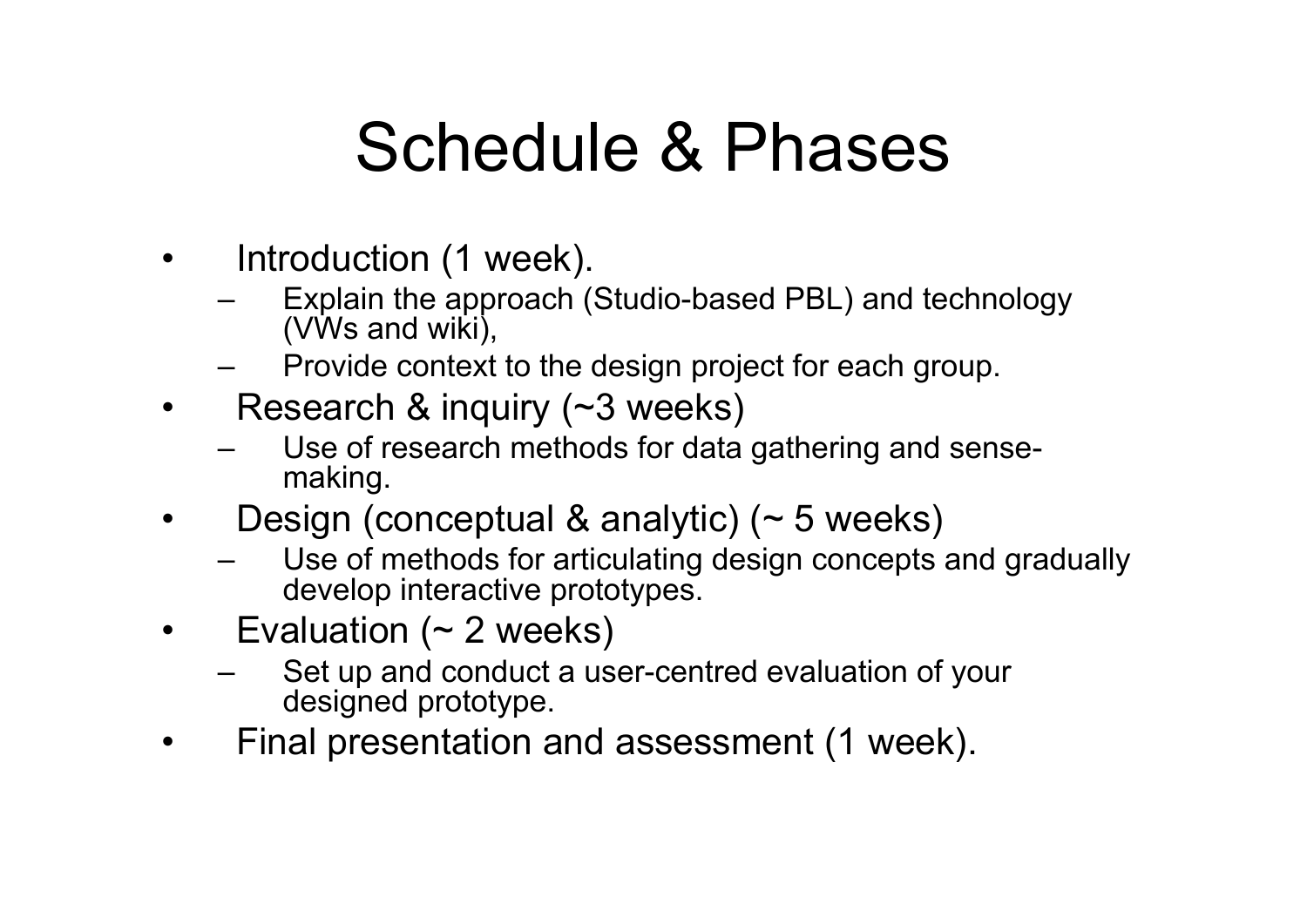#### Course activities

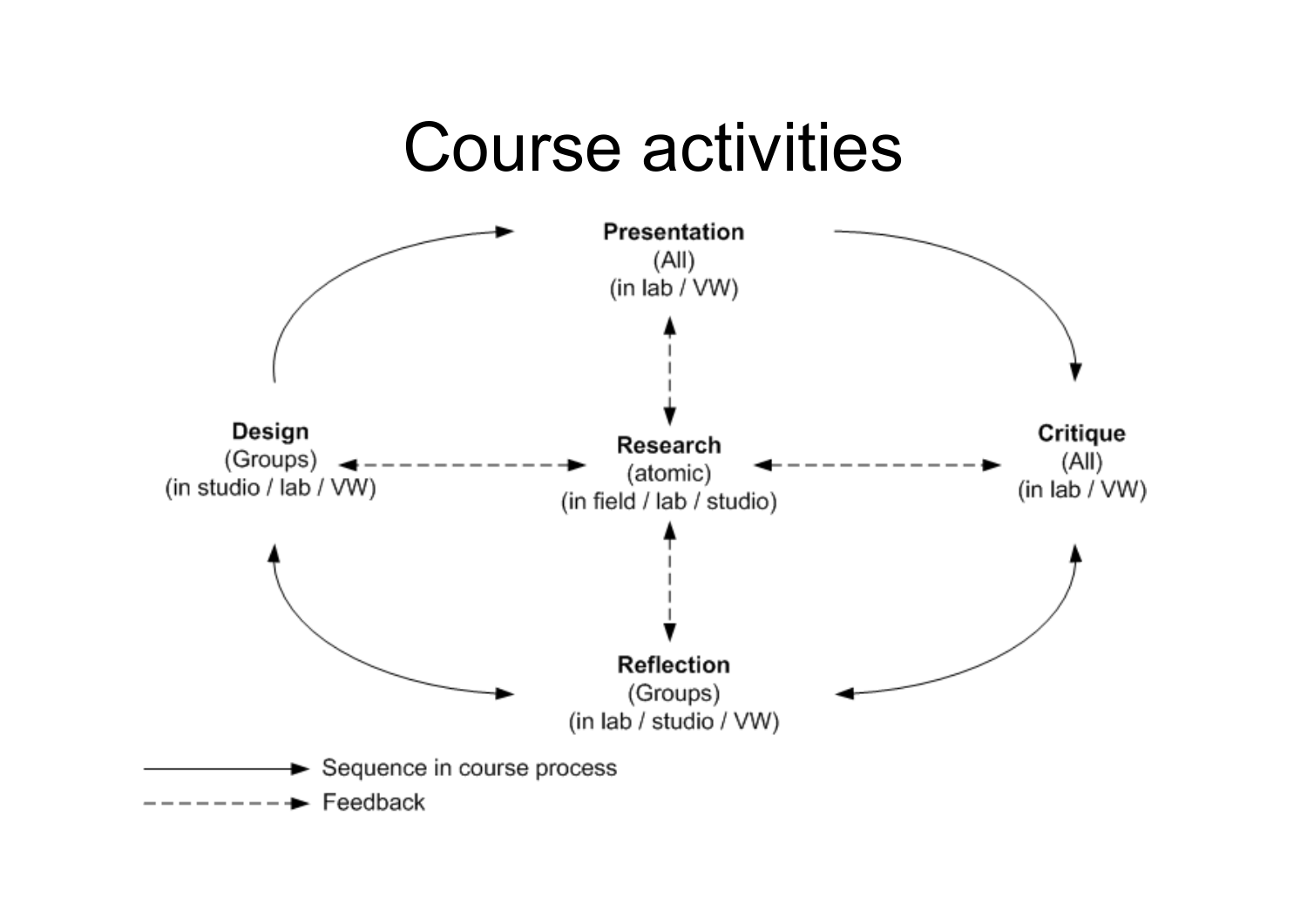#### Focus

- Presentation
	- Results, not process
	- Keep it short! (5'-10' max)
- • Critique
	- Peer review
	- Tutor review ('design review')
	- You keep track of all comments (you will have to present how you addressed them)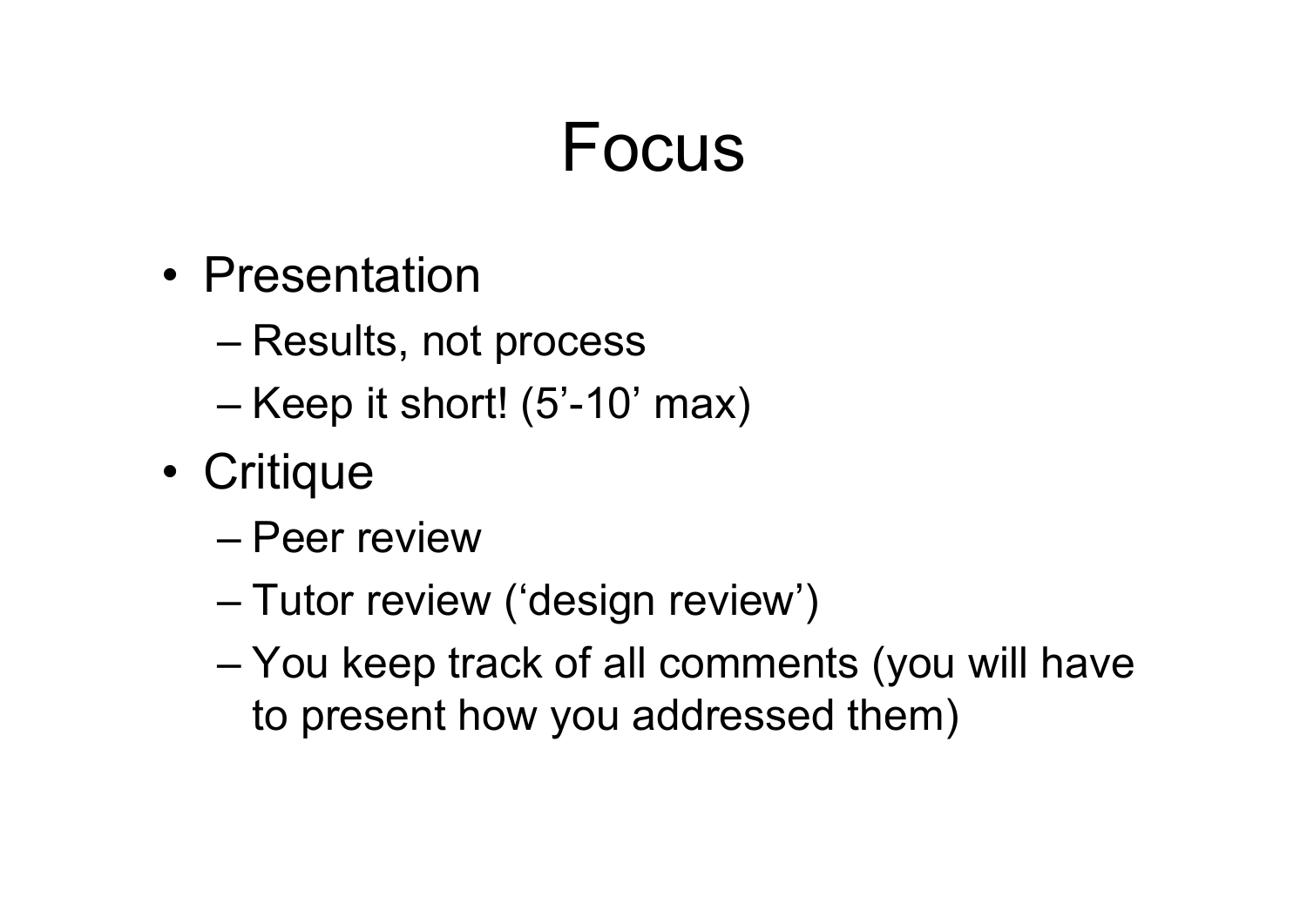#### Focus

- Reflection
	- Work in groups
	- – Adaptation of the PBL whiteboard (Hmelo-Silver, 2004):
		- facts, learning issues, ideas and action plan
	- Other design thinking methods:
		- Brainstorming, scenario-based design
	- Tutors challenge student thinking ('desk crit')
- Design
	- Conceptual and Detailed
	- Action planning, or Sketching, or Modeling, or Prototyping
	- You start in class, and continue during the week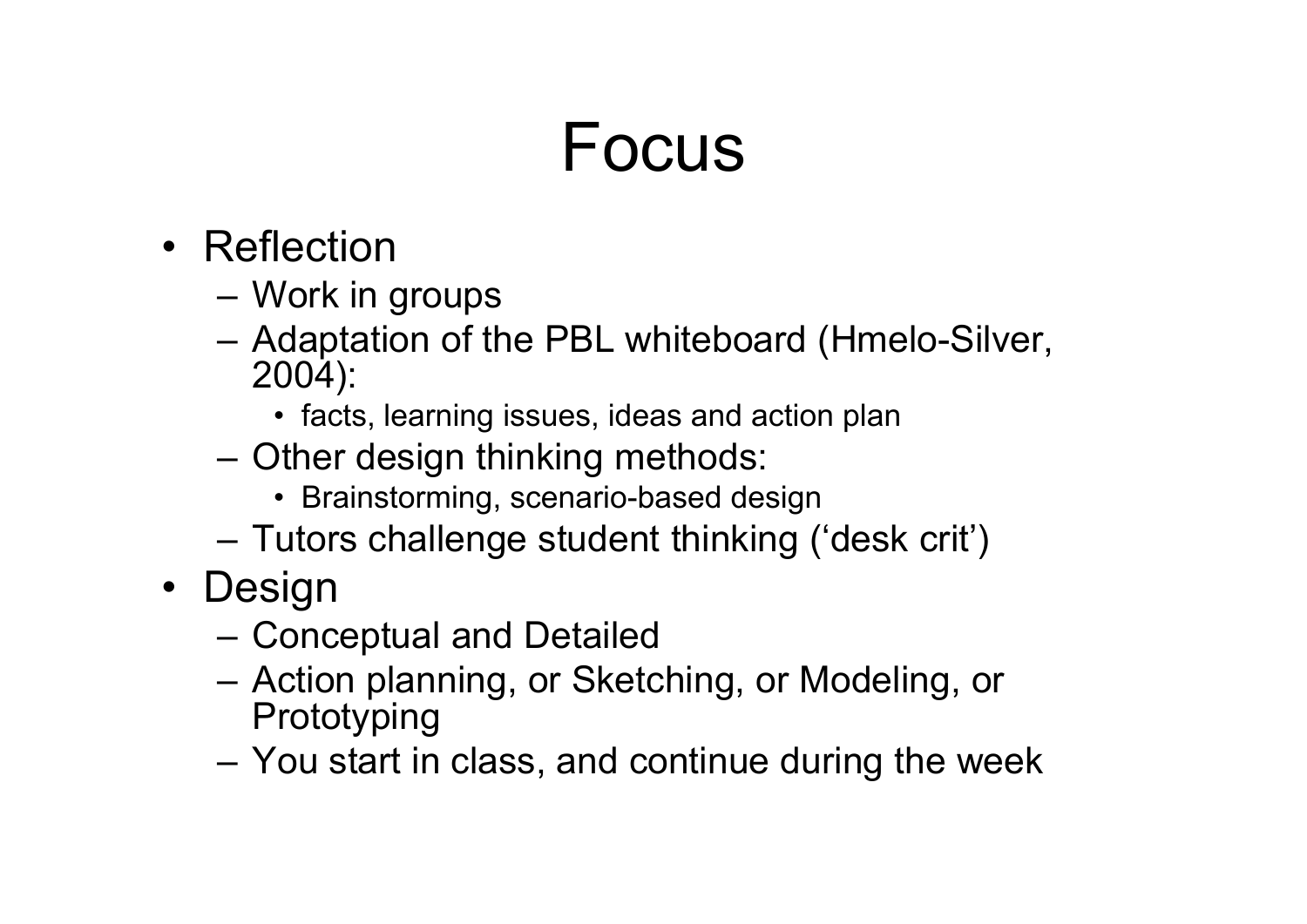#### Focus

- Research
	- You are expected to search on your own for study material (mainly scientific papers) on every aspect of your work!
		- E.g. Storyboards, concept models, etc: how to? Find a couple of good papers about it!
		- Also, go to the library… there is a whole lot of good books on HCI, user interface design, interaction design, etc.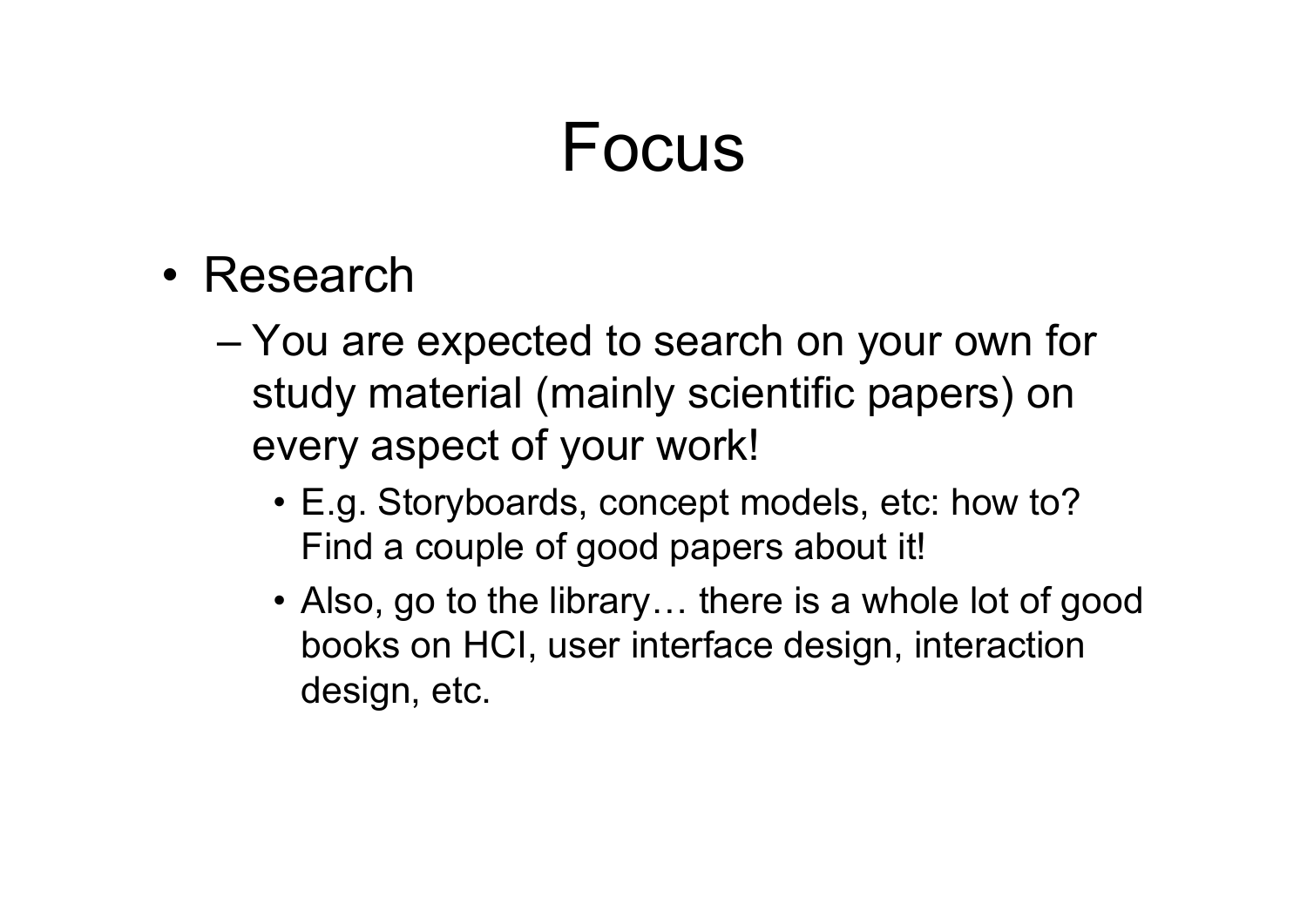## **Technologies**

- • Virtual World (VW)
	- $-$  (see instructions on the wiki)
- Wiki
	- <u>[http://hci-dpsd.wikispaces.com](http://hci-dpsd.wikispaces.com/)</u>
- Prototyping tools
	- You are expected to make use of the VW, or other prototyping tools - there are dozens out there.
		- But your decision will affect the outcome of your design – you need to be careful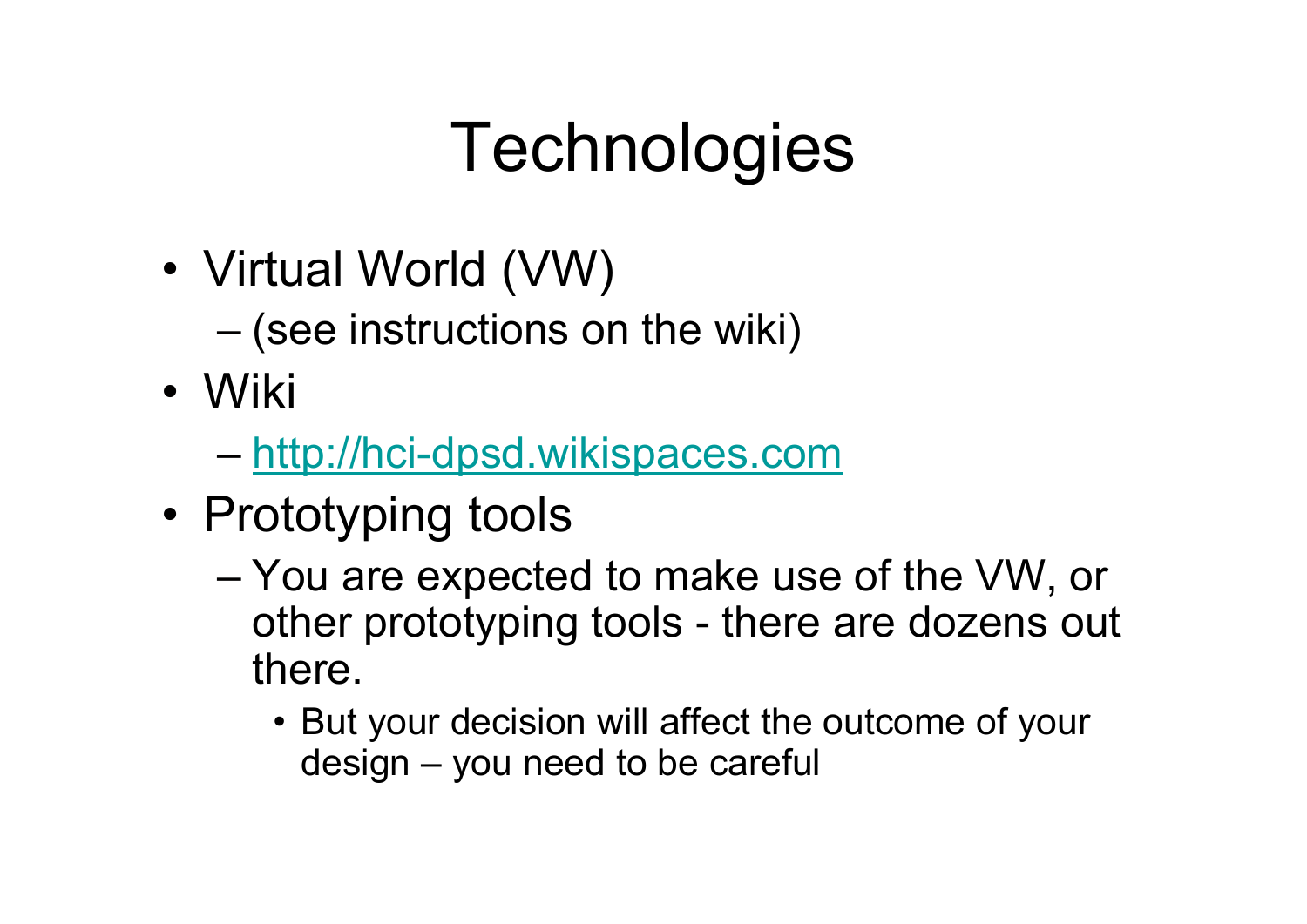#### Assessment

- •• Design report =  $60\%$
- • Student skills 40%, i.e.
	- Peer review = 20%
	- Tutor review = 20%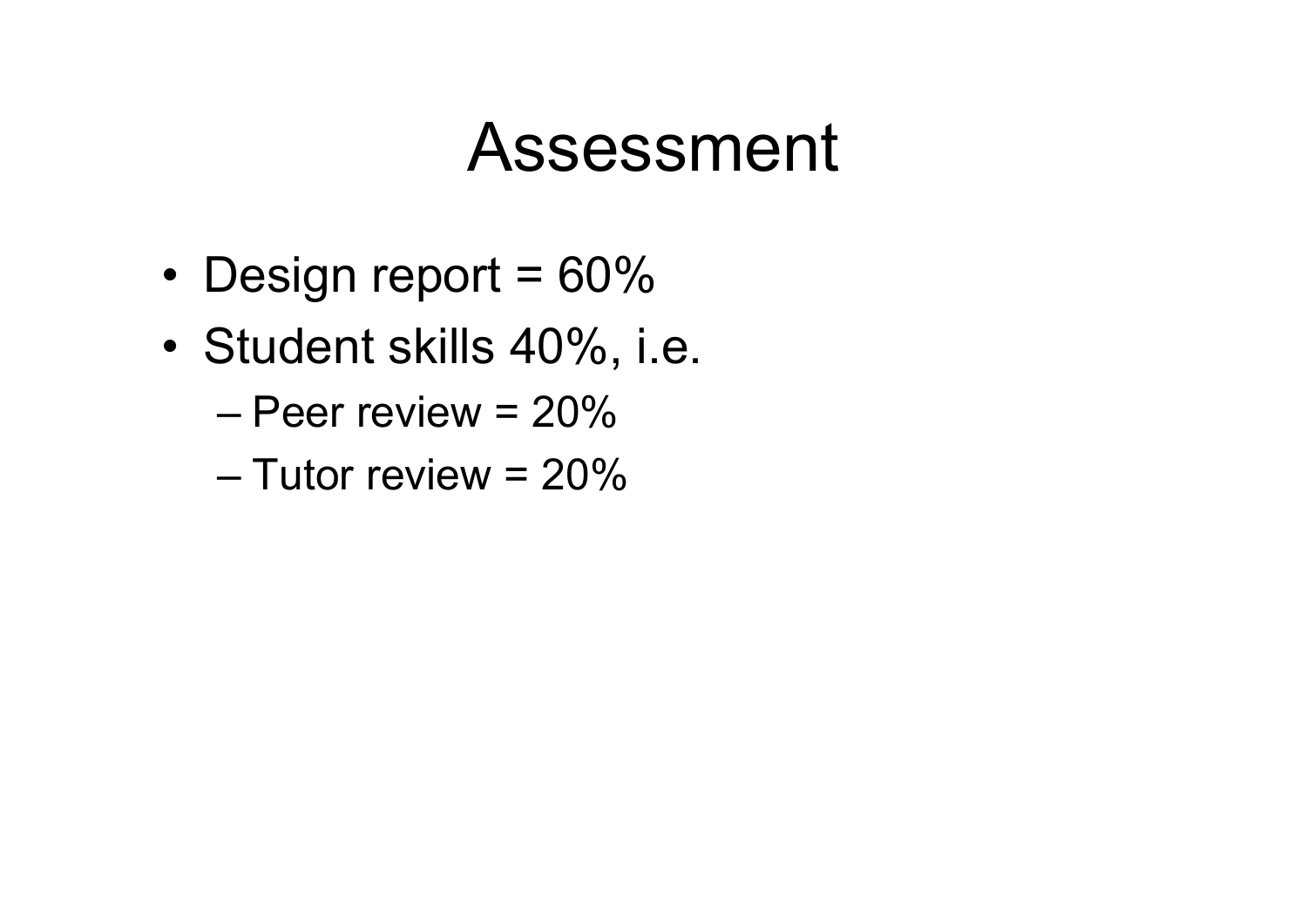### What is expected for next time?

- Design problem:
	- 'Lock' the problem context; identify problem owner, target user groups and place of application; talk to problem owners, if necessary.
- Design research
	- Do a preliminary research on related systems, projects, etc.
	- $-$  Think for purposeful innovation
- VW:
	- Read the tutorial
	- Download Imprudence and connect from your laptop
	- Set your appearance, get acquainted with the workplaces
	- Make use of the tools: projector, annotations, etc.
	- You will make use of the PBL whiteboard and brainstorming next week.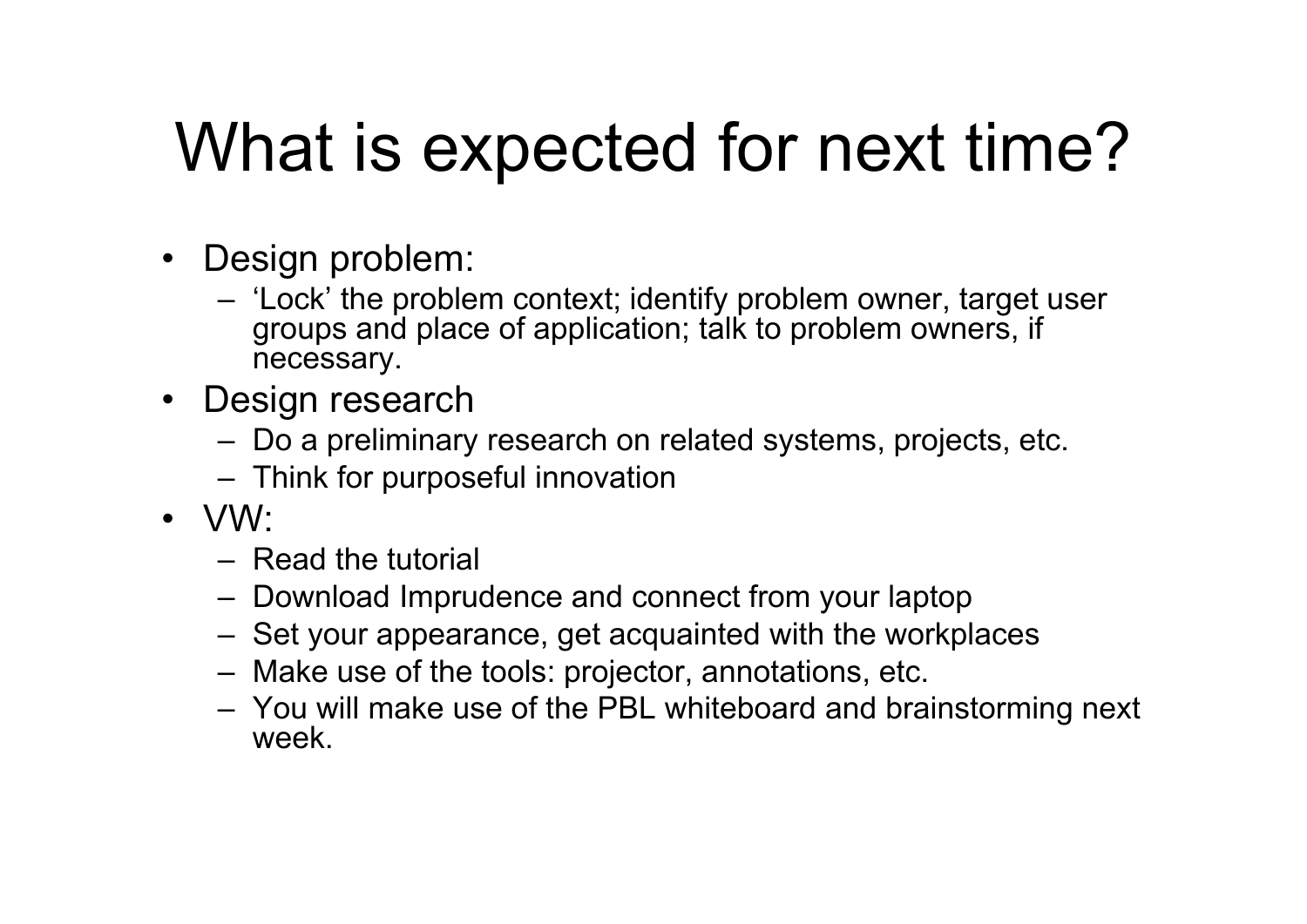#### 1st week – Feb 21

#### •Course session

- Course presentation
- Virtual Worlds tutorial
- $-$  Formation in 3 groups of 3
- Free-form discussion about the project for each team

#### • Homework

- (Read the tutorials wiki)
- Use the VW : your avatar's appearance and the tools
- Brief research about gesture-based interaction (wiki, AUIs)
- Study about design research methods (this is for next week's activity): find papers and books and bring them with you
- Discuss in your group about a specific context for the project.
- 'Lock' the context until next time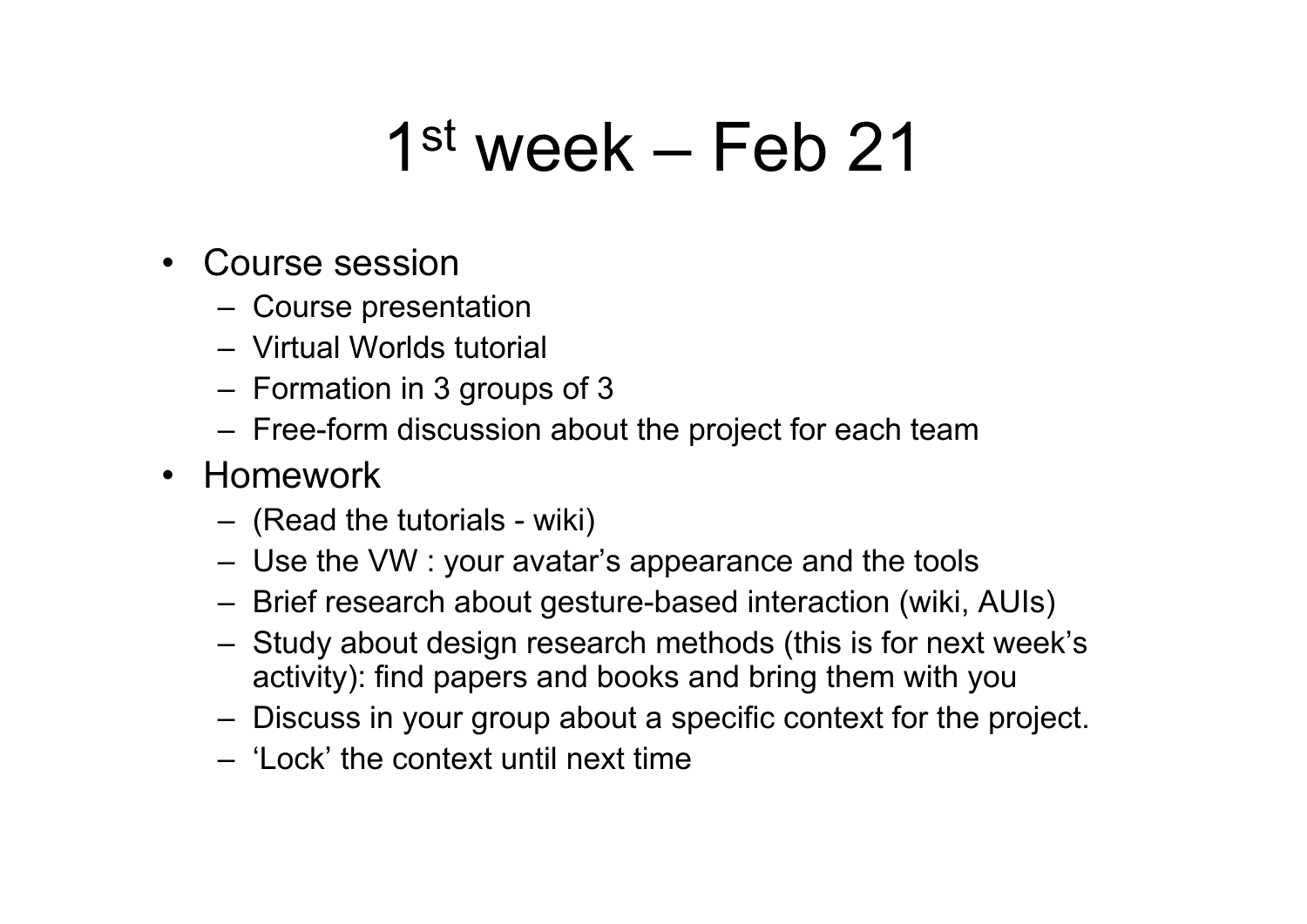#### 2nd week – Feb 28

- • Course session
	- 10' for each team: context of problem
	- Rest of the course: Plan your design research in detail! (action planning)
		- PBL whiteboard in the VW
		- Refer to a list of methods for design research which will you use and why?
		- Allocate methods and tasks to individual members of the group. (e.g. a Gantt chart of methods, tasks within method and person)
		- Arrange the schedule for each result
		- Place the PBL white board in the VW
- • Homework
	- Conduct design research…
	- Place results (models) in the VW (group workspaces) by Monday night
	- Study about the methods you will use, before you use them! Use your books and find papers…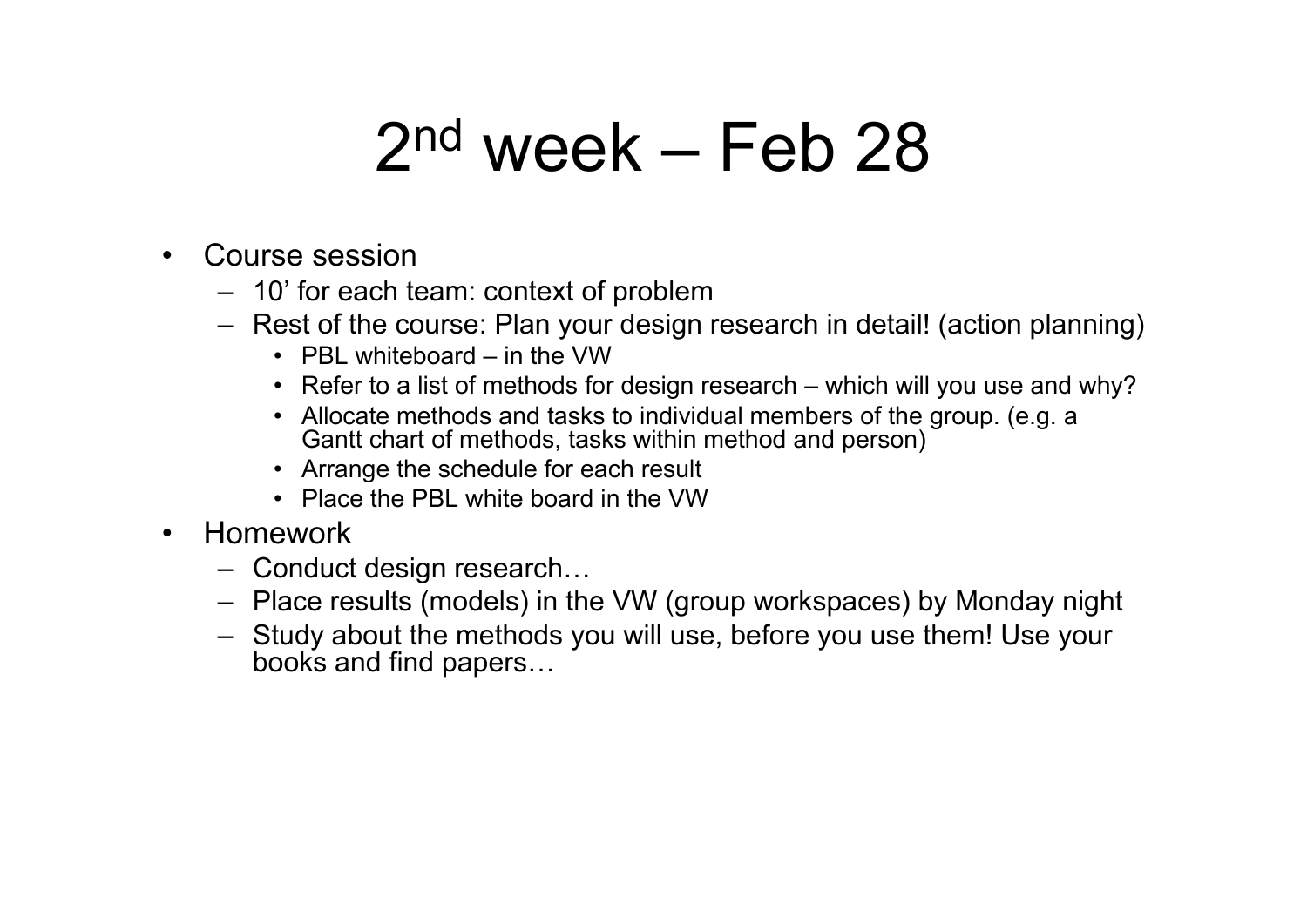#### 3rd week March 6

- Course session
	- Presentation of design research findings: 10' for each team + 10' discussion
		- Tutors add questions and comments in the VW, next to the models presented
	- Review of action plan in the PBL whiteboard
- Homework
	- Continue the conduction of design research according to your action plan
	- Place results (models) in the VW (group workspaces) by Monday night
	- –– Study about the design research methods you will use in the next course, before you use them! Use your books and find papers…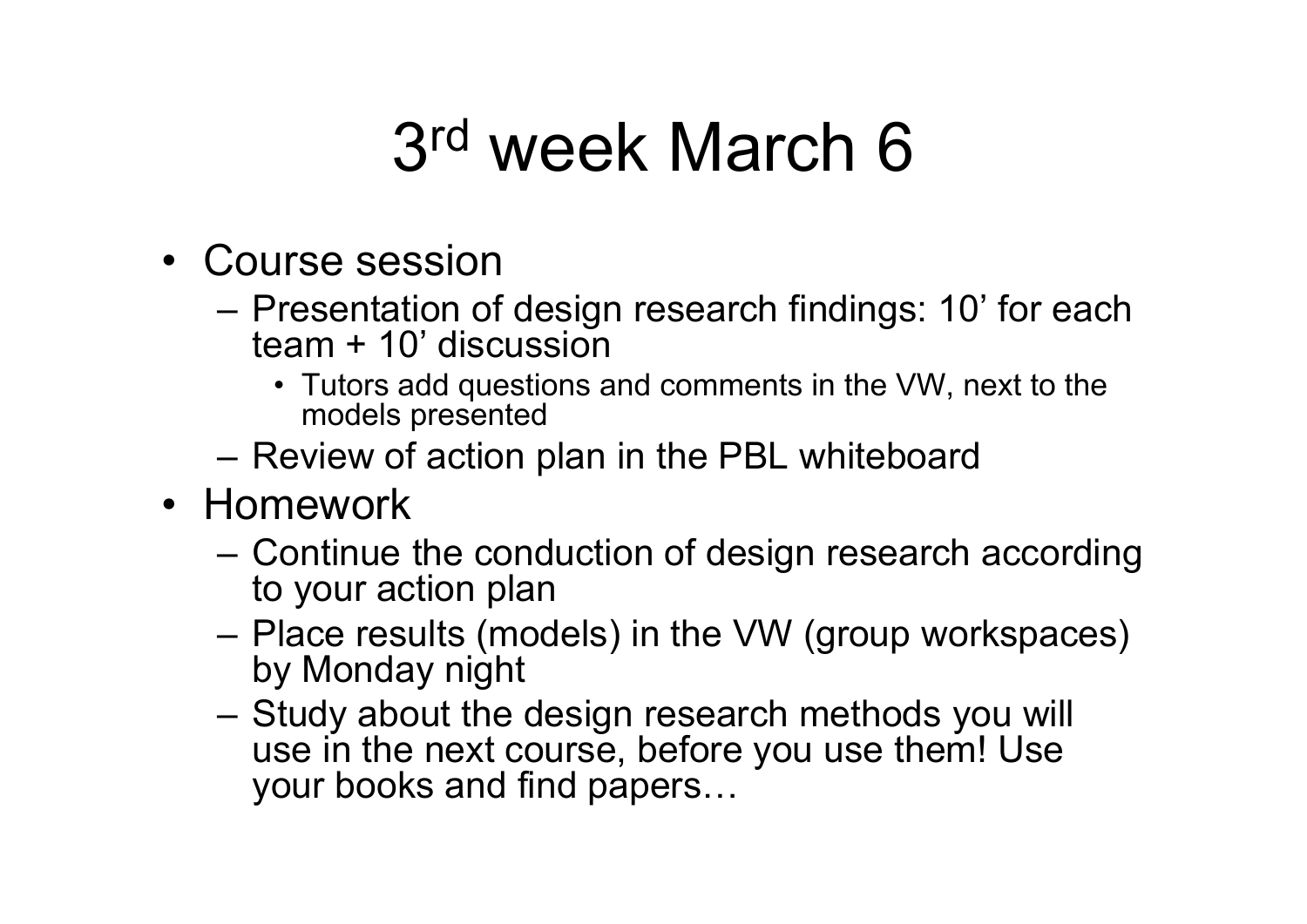#### 4th week – March 13

- Course activities
	- $-$  Final presentation of design research: 10'  $\,$ presentation + 10' discussion
		- Tutors add questions and comments in the VW, next to the models presented
	- Brainstorming activity for conceptual design
- Homework
	- Provide corrections to your design research findings
	- Place main ideas out of brain storming in the VW by Monday night
	- – Study about the methods you will use in the next course (scenarios/storyboards), before you use them! Use your books and find papers…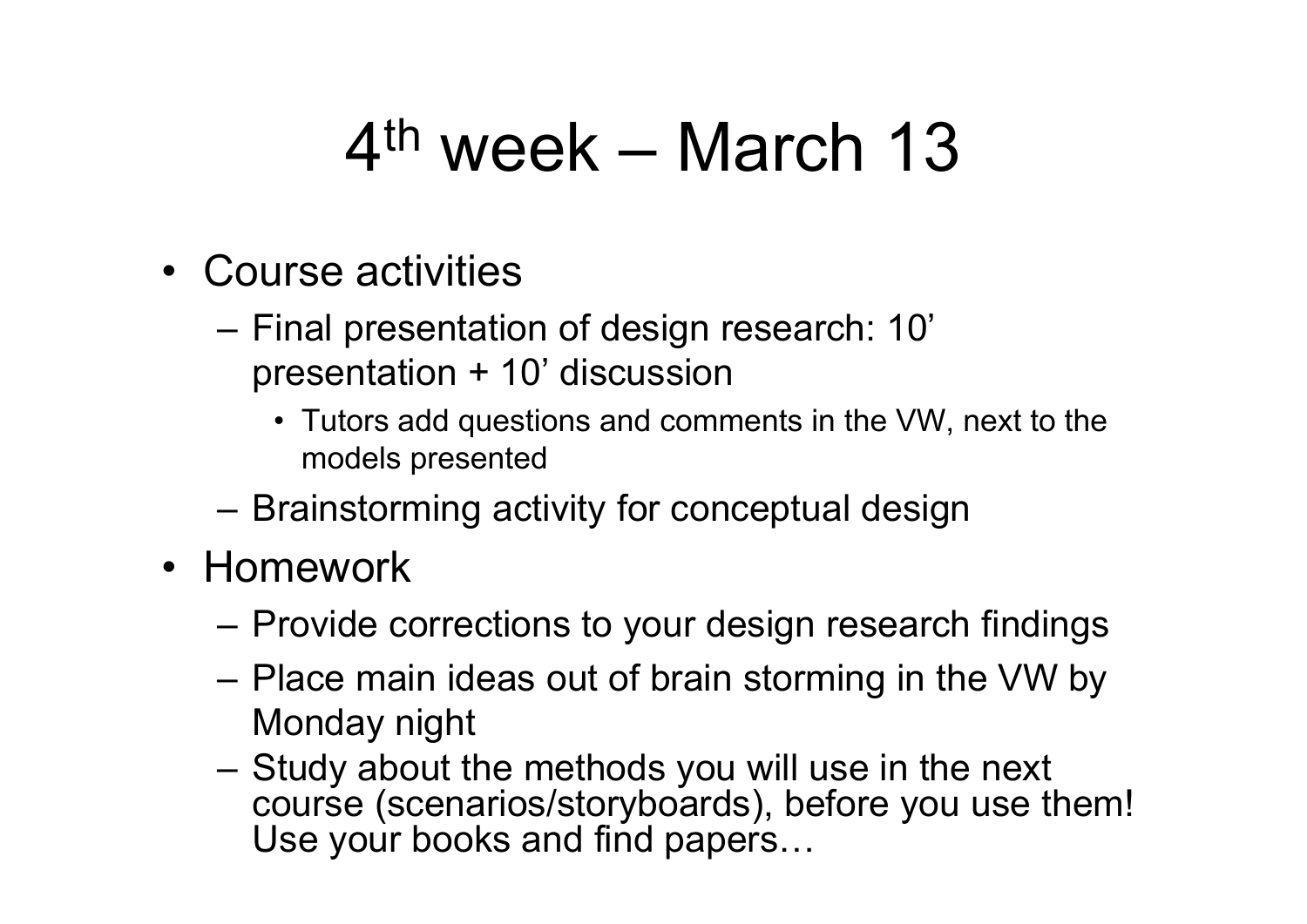#### 5th week – 20 March

- Course session
	- Present main ideas 10' + 10' discussion for each group
	- –– Scenario-based design:
		- For each persona / user group…
			- Prepare 1 or 2 scenarios
			- Write them up
			- Make storyboards of future use
- Homework
	- – Draw your storyboards in Google draw and place them in the VW by Monday night.
		- (or make a machinima in the VW!)
	- – Study about the methods you will use in the next course (concept models/flow charts), before you use them! Use your books and find papers…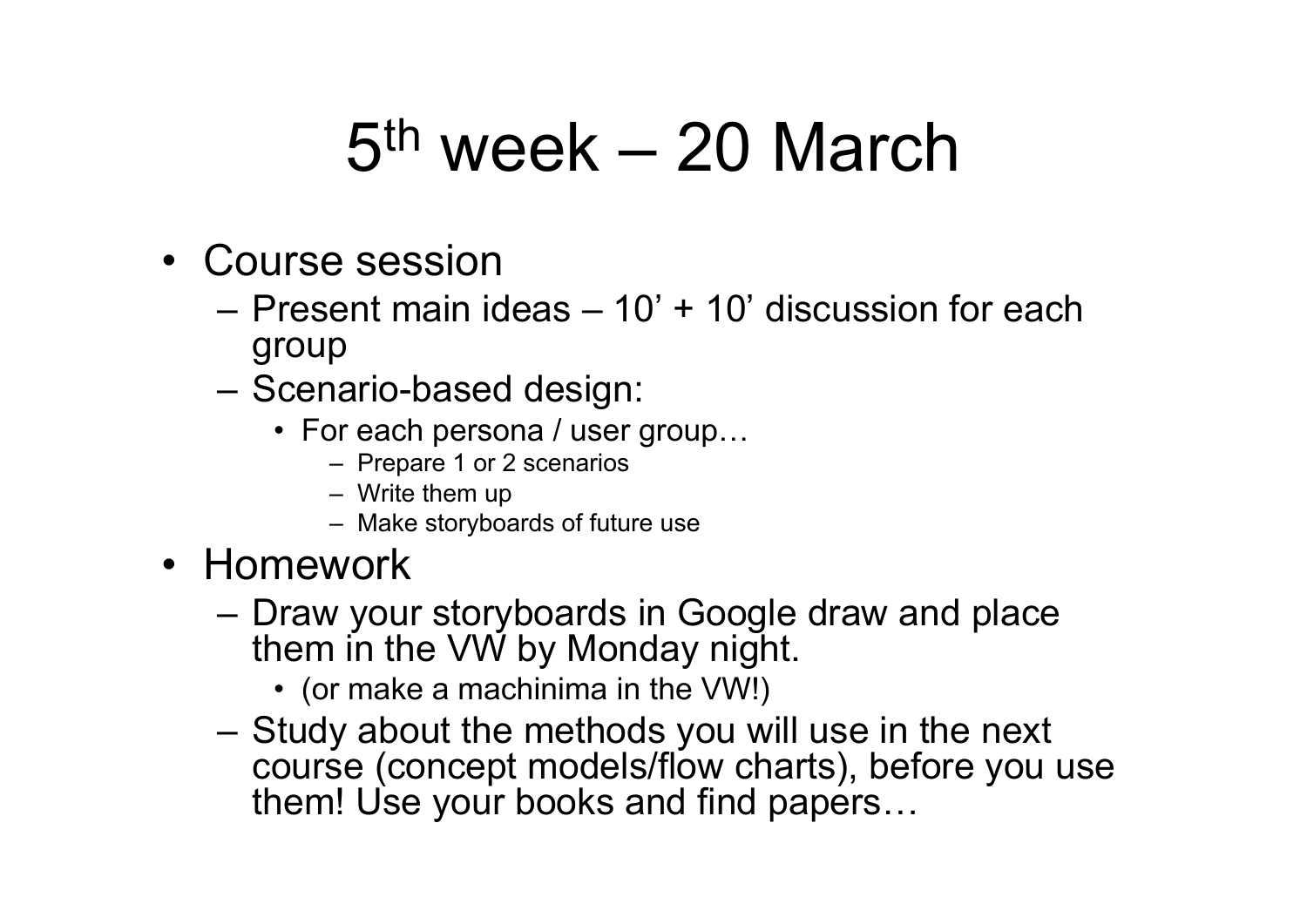#### 6th week – 27 March

- Course session
	- $-$  Presentations of storyboards (or machinima)  $-$  10' +  $-$ 10 discussion
	- – Concept model and/or flow chart; follow guidelines (books and papers)
- Homework
	- Place concept model and/or flow chart in the VW by Monday night.
	- Study about the methods you will use in the next course (wireframes and online prototyping tools), before you use them! Use your books and find papers…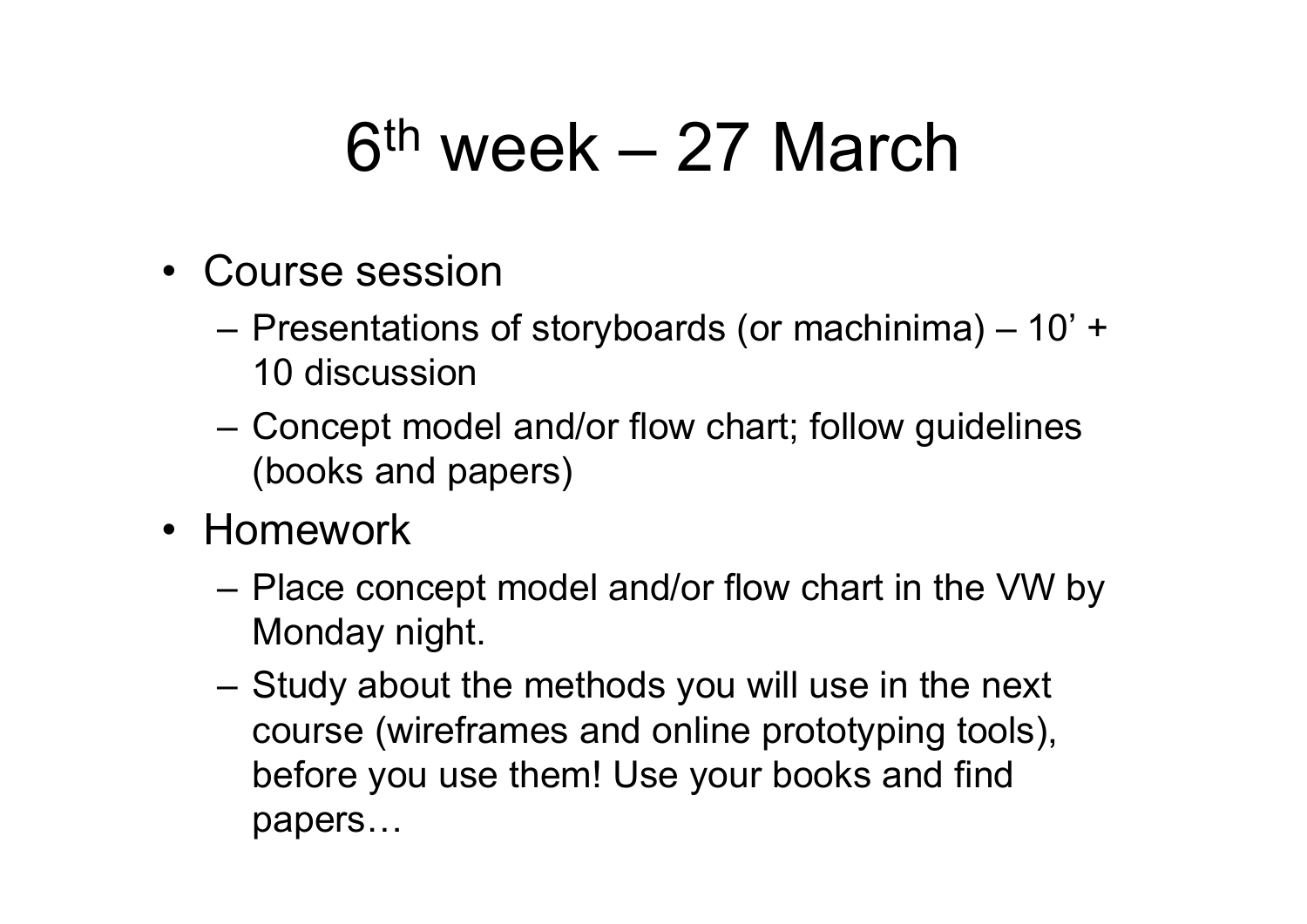#### 7th week – 3 April

- • Course Session
	- $-$  Presentations of concept models/flow charts  $-$  10' + 10  $\,$ discussion
	- Detailed design and prototyping kick-off:
		- Sketch on paper; Try to reach to wireframes
		- Sketch user interfaces and user interactions (gestures, gaze) !
		- Follow flow chart and concept model; break up the work: start from 'main (home) screen'.
		- Adjust the brainstorming method; (a) at first sketch alone; (b) show main ideas without critique; (c) re-design;
- Homework
	- Place your design in an online prototyping tool and connect it to the VW by Monday night (23 April).
		- We will probably need a VW session within Easter Holidays.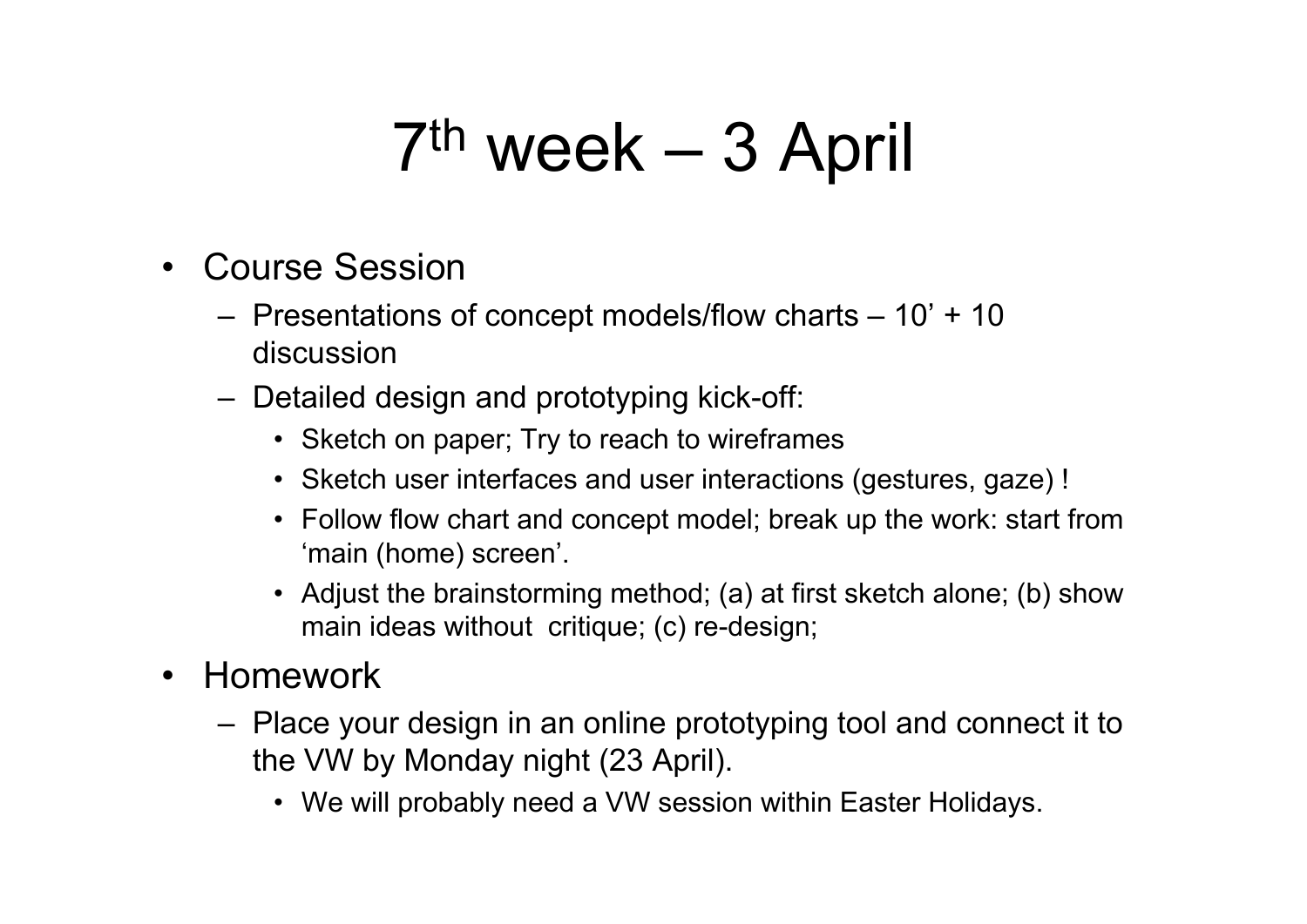#### 8<sup>th</sup> week – 24 April

- $\bullet$  Course Session
	- Pluralistic walkthrough (if many screens / flow is available) and comments – 15' for each group
	- Continue with detailed design and prototyping
		- More screens, corrections, etc.
		- More interactions (gestures, gaze)
		- • Break up the work: vertical/horizontal prototyping? (by service, or flow chart level?)
- $\bullet$  Homework
	- Place your prototype in an online prototyping tool and connect it to the VW by Monday night.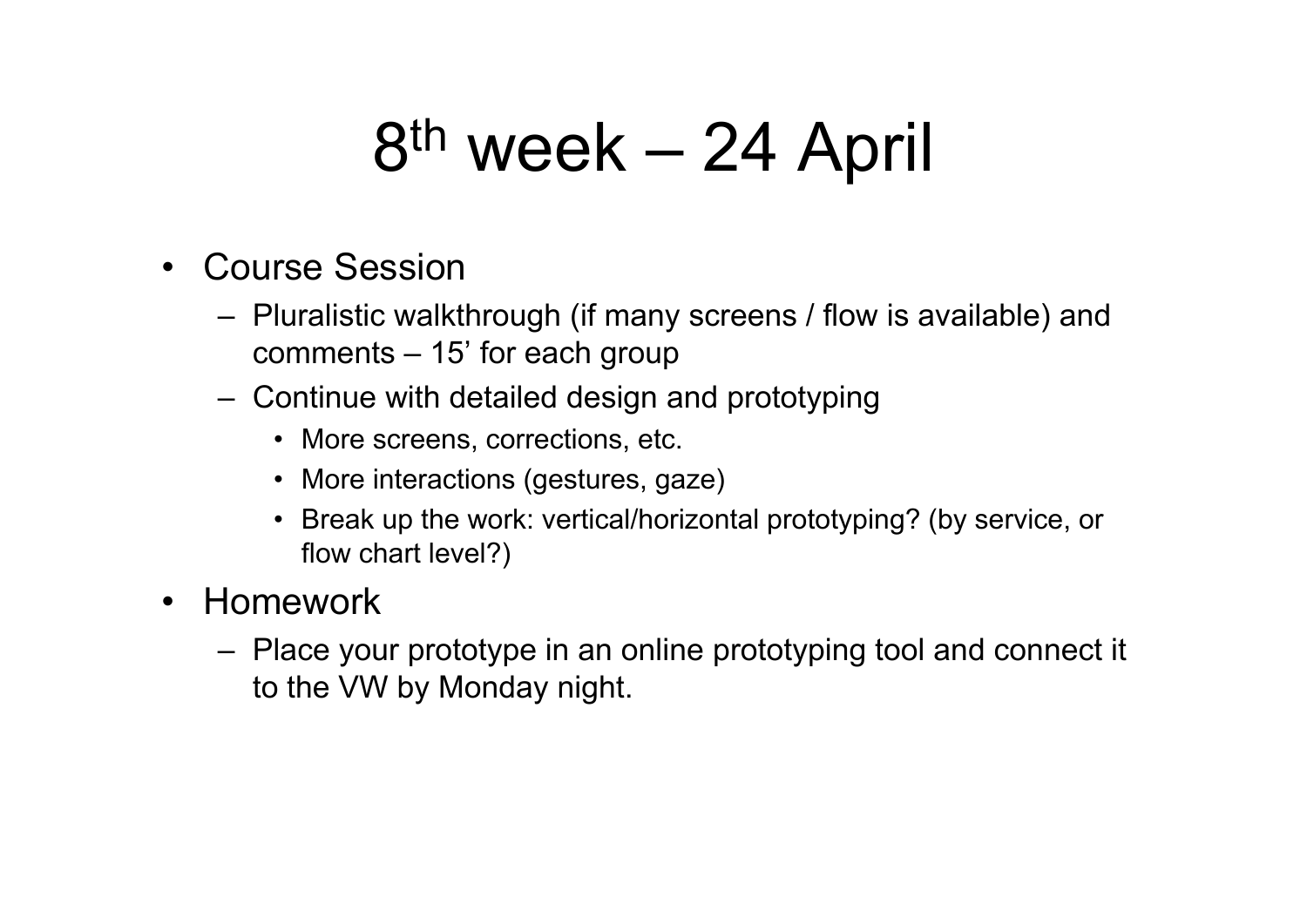#### 9th week – 1 May

#### • Course Session

- Pluralistic walkthrough (if many screens / flow is available) and comments – 15' for each group
- Continue with detailed design and prototyping
	- More screens, corrections, etc.
	- More interactions (gestures, gaze)
	- • Break up the work: vertical/horizontal prototyping? (by service, or flow chart level?)

#### • Homework

- Place Place your prototype in an online prototyping tool and connect it to the VW by Monday night.
- Study about the usability evaluation methods you will use in the next course, before you use them! Use your books and find papers…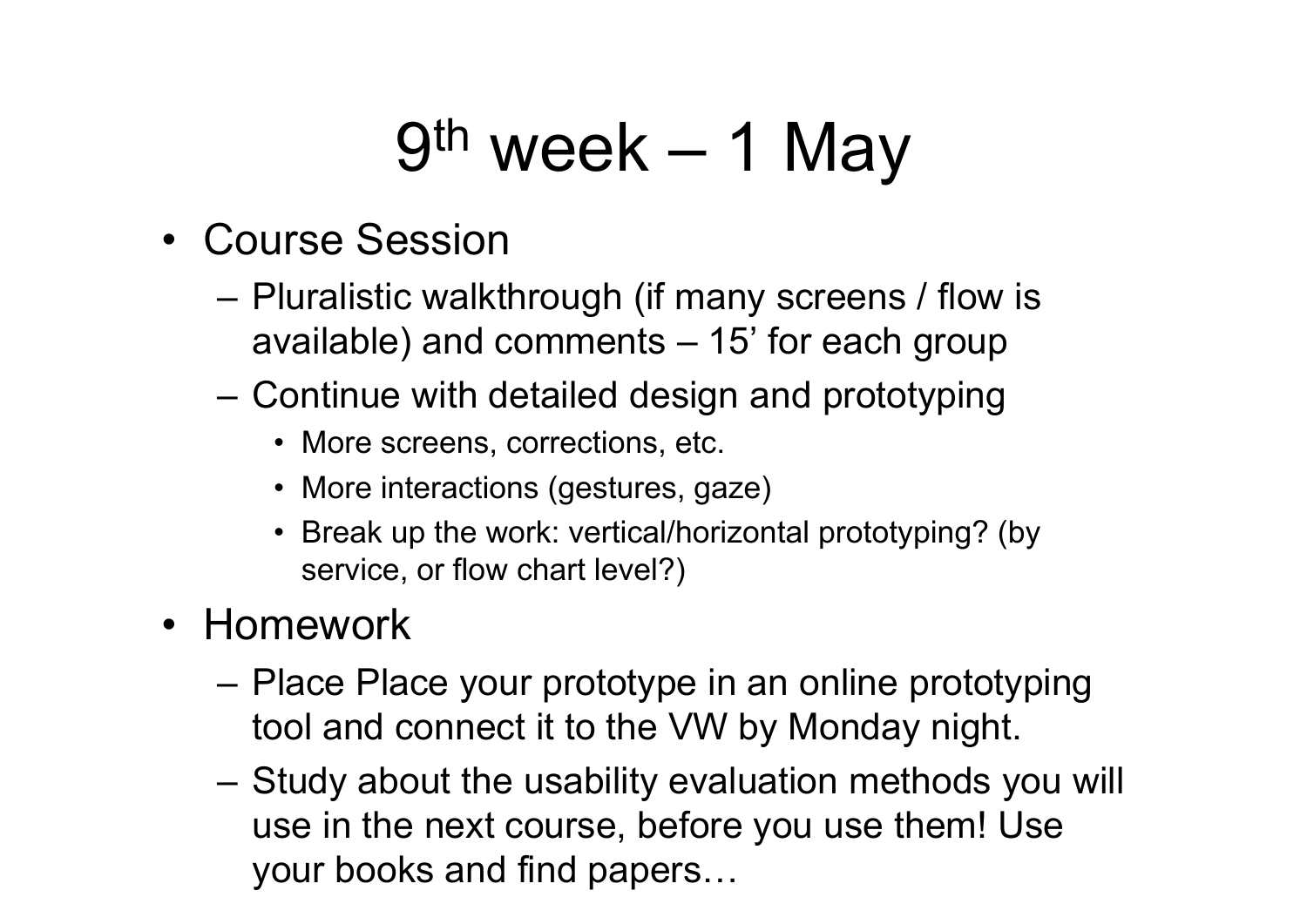### $10<sup>th</sup>$  week – 8 May

- Course Session
	- Pluralistic walkthrough and comments 15' for each group
	- – $-$  Plan your usability evaluation
		- Goals and metrics, procedure, participants, tasks, instruments, practical issues (dates, availability, etc), reporting
- Homework
	- Place your usability evaluation plan and instruments (e.g. questionnaires) in the VW by Monday night.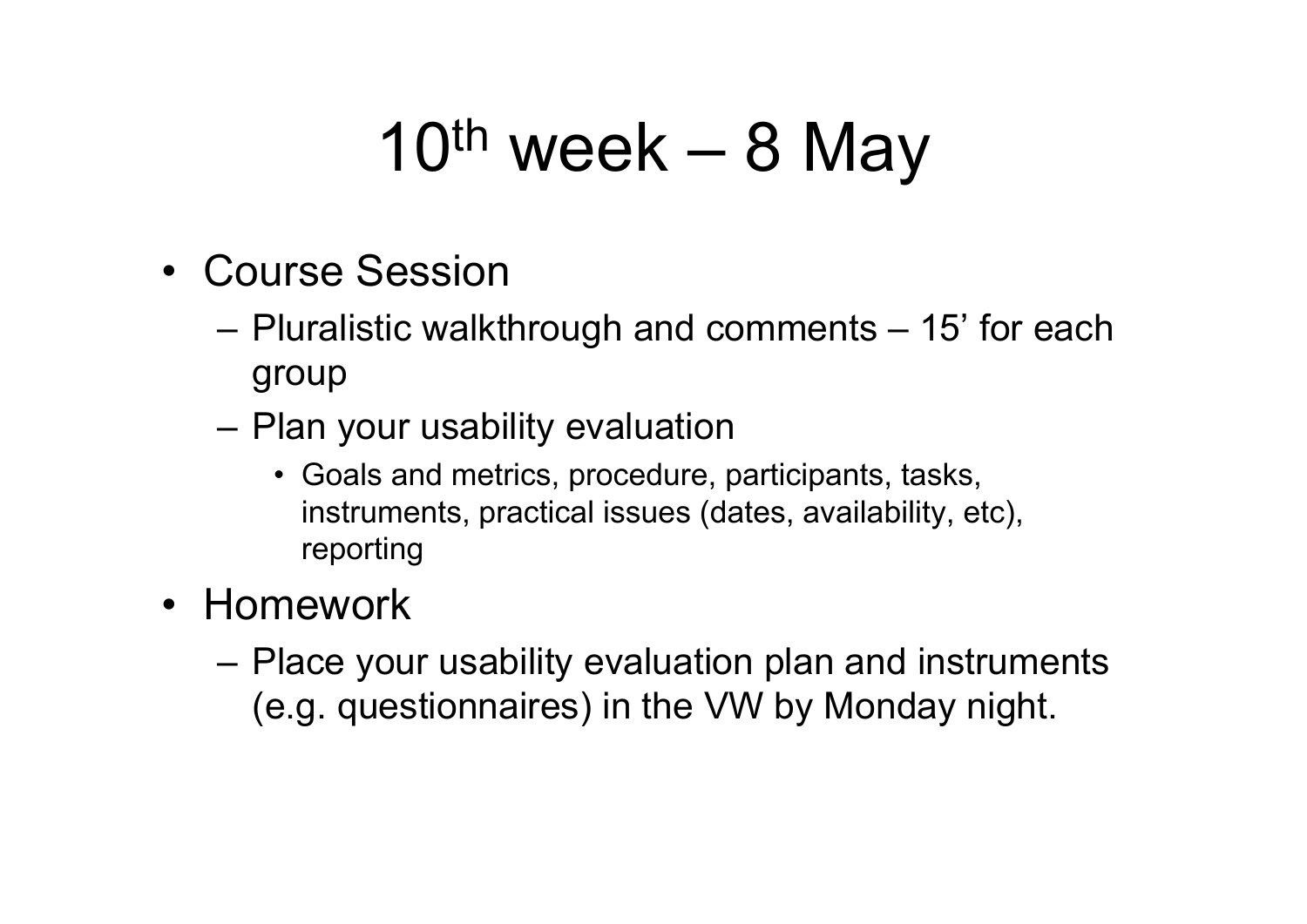## 11<sup>th</sup> week – 15 May

- Course Session
	- Review of the Usability evaluation plan and instruments - 15' for each group
	- – $-$  If possible start user tests in class with tutors as users. Or plan your Final Project Report
		- To be delivered at the final course session
- Homework
	- Place your Final Project Report in the VW by Monday night.
	- Start user tests.
	- –– Prepare for conducting a couple of user tests in class (with tutors as users)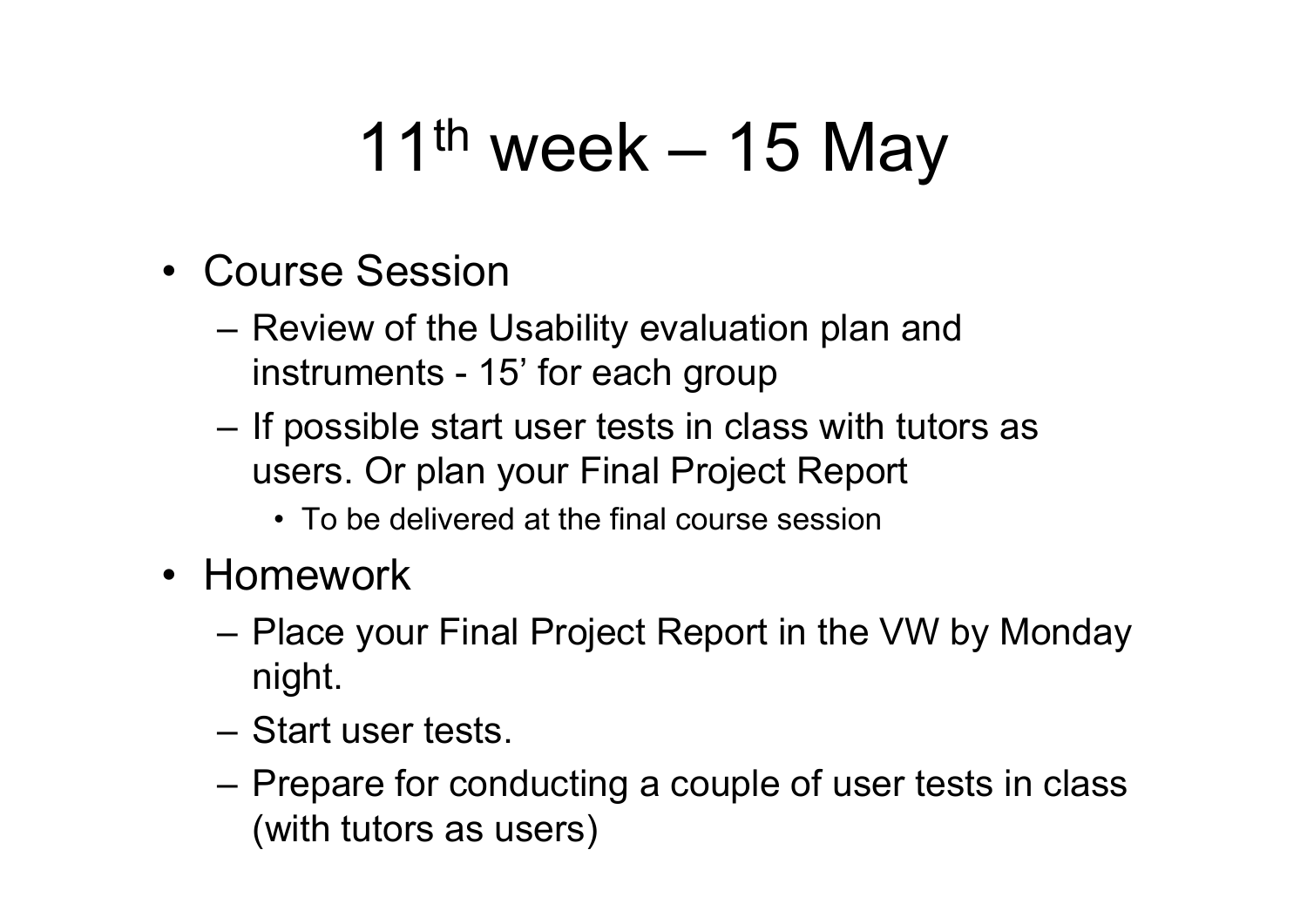### $12<sup>th</sup>$  week – 22 May

- Course Session
	- Review of the Usability evaluation plan and instruments - 15' for each group
	- – $-$  If possible start user tests in class with tutors as users. Or plan your Final Project Report
		- To be delivered at the final course session
- Homework
	- Place your Final Project Report in the VW by Monday night.
	- Start user tests.
	- –– Prepare for conducting a couple of user tests in class (with tutors as users)